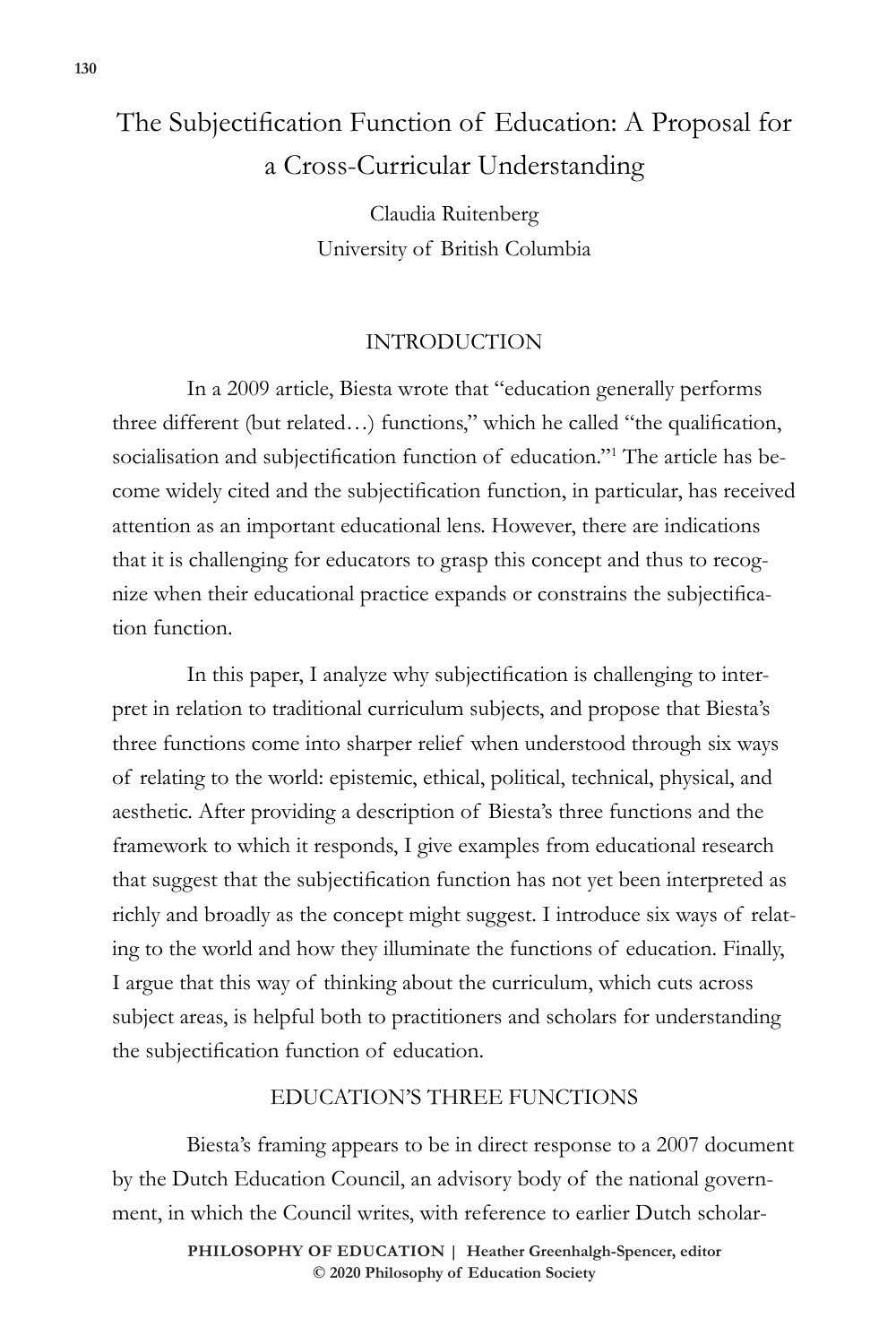ship: "It is common to distinguish a number of main functions of education: qualification, selection and allocation, and socialization. Society expects schools to perform all of these functions."<sup>2</sup> The qualification function, as defined by the Council, refers to the schools' role in equipping students "with the knowledge, skills and attitudes that are relevant for the job market and with which graduates can sustain and develop themselves in society."<sup>3</sup> Selection and allocation refer to the familiar "sifting and sorting" role of the school, but include the explicitly meritocratic idea that selection and allocation for further education, jobs, and other social positions ought to happen based on students' abilities and merits.<sup>4</sup> Socialization, finally, refers to the transmission of "generally accepted" social values that "people need in order to function in society."<sup>5</sup>

The Council recognizes that the qualification and selection/allocation functions are tightly connected. Biesta's proposal merges these functions and adds the subjectification function, which the Council does not mention as a separate function. Biesta defines the qualification function as the school's role "in providing [students] with the knowledge, skills and understanding and often also with the dispositions and forms of judgement that allow them to 'do something' – a 'doing' which can range from the very specific … to the much more general."<sup>6</sup> The socialization function involves "the many ways in which, through education, we become members of and part of particular social, cultural and political 'orders."<sup>77</sup> Finally, the subjectification function refers to the ways in which education enables students in "ways of being that hint at independence from [existing] orders; ways of being in which the individual is not simply a 'specimen' of a more encompassing order."<sup>8</sup>

Biesta does not explicitly argue for any particular function; rather, he argues that discussions about "good education" should always be understood as a "composite question," that is, a question that must address all three of these functions.<sup>9</sup> However, by putting forward these three functions, and not the three listed by the Dutch Education Council, Biesta highlights "subjectification" as a function worth naming separately. As I have argued elsewhere, I believe that subjectification ought to be a function of educational practic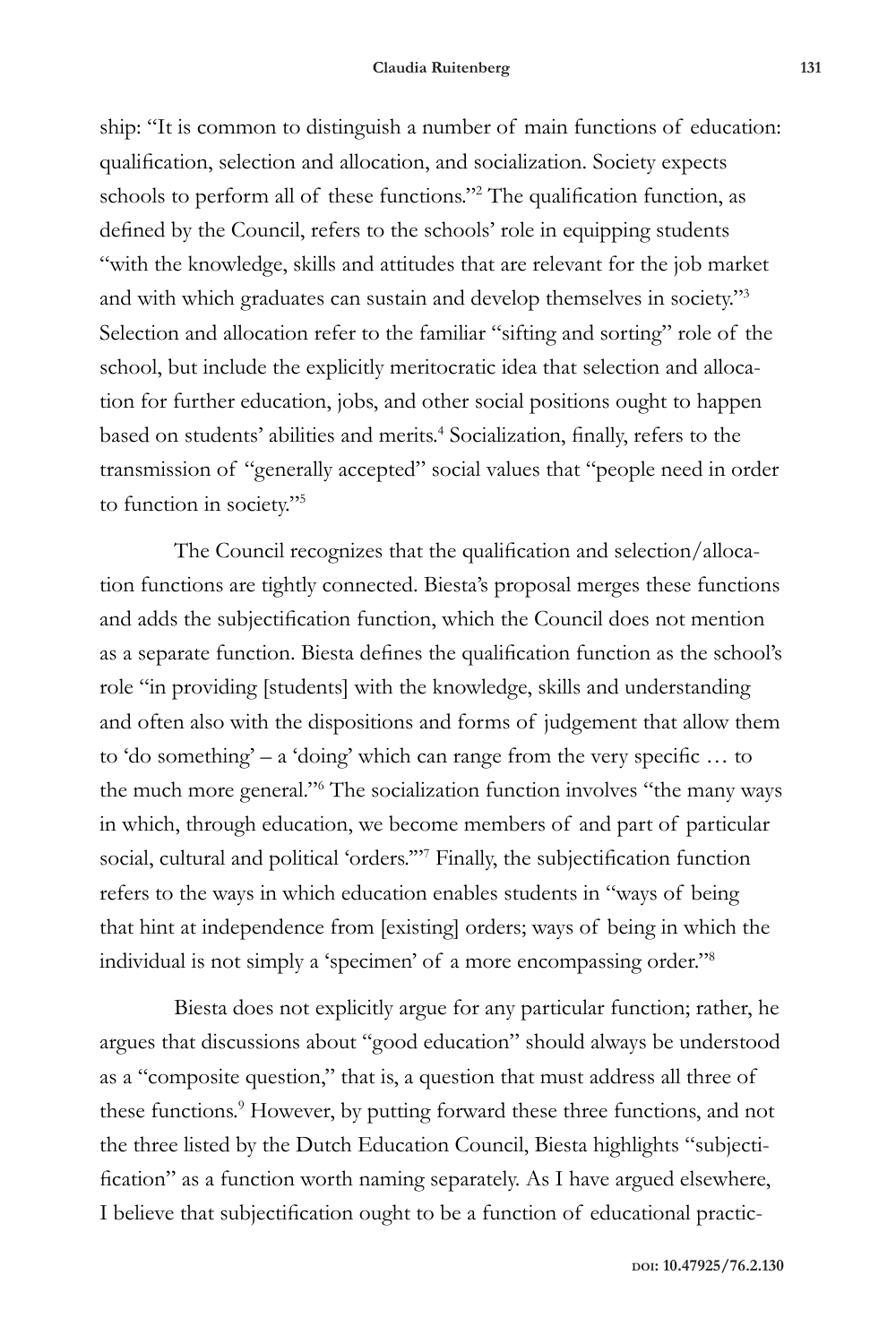es for them to be considered education at all.10 Moreover, subjectification is worthy of separate attention in light of current pressures to focus on qualification and socialization; such pressures include the growing trend of competency- and other outcomes-based education (which serves both the qualification and socialization functions), as well as a focus on emotional self-regulation (socialization).

## UNDERSTANDING SUBJECTIFICATION IN RELATION TO CUR-RICULUM

In teaching Biesta's work in a teacher education program, I observed that student teachers found subjectification a challenging idea. Student teachers who did not already have an understanding of the concept of subjectivity struggled to understand subjectification as an educational function. Some mistook it for the tension students experience if the socializing influence of the home environment (e.g., religious beliefs) and the qualifying influence of the school environment (e.g., emphasis on science) are at odds with each other. This experience has led me to wonder how practicing teachers or student teachers elsewhere understand the concept, and how it has or has not informed their practice.

In a recent study with twelve elementary school teachers in the Netherlands, Van Waveren found that the teachers struggled to make sense of the concept of subjectification, or to recognize the concept in their educational practice.<sup>11</sup> Nakai, Yonezawa, and Biseth, in examining their teacher education classes in Japan and Norway for evidence that the three functions were being served, propose that student teachers' critical reflection on their classes, including suggestions for other teaching materials or methods, were indicators of subjectification.12 However, the authors did not discuss whether their focus on opportunities for critical reflection was a robust interpretation of the concept of subjectification. Hasslöf and Malmberg, in a study with twenty secondary teachers in Sweden who were discussing Education for Sustainable Development, found that critical thinking emerged as the strongest theme in the focus groups. However, while "critical thinking invites room for subjectification," an emphasis on critical thinking did not automat-

**Volume 76 Issue 2**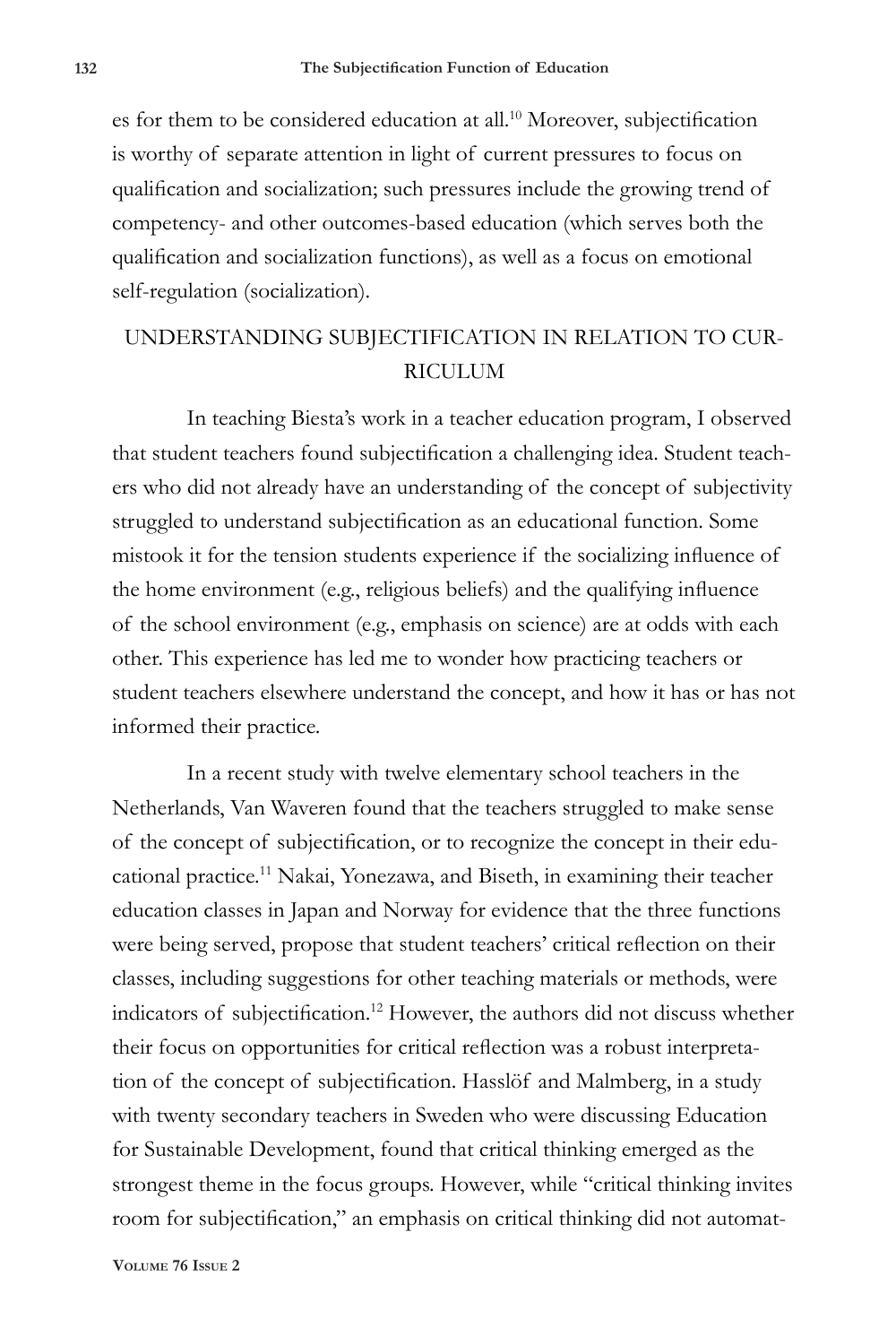ically mean that the subjectification function was being served, as some of the study participants interpreted critical thinking in ways more aligned with qualification and socialization.<sup>13</sup>

In order to explain what the socialization, qualification, and subjectification functions look like in education, Biesta gives two examples, namely mathematics education and citizenship education. Subjectification lets itself be explained quite well in citizenship education, namely as "the promotion of a kind of citizenship that is not merely about the reproduction of a predefined template but takes political agency seriously."<sup>14</sup> However, when it comes to mathematics education, the idea of subjectification becomes strained. Biesta writes:

We can also ask what kind of opportunities a field like mathematics might offer our students for subjectification, that is, for becoming a particular kind of person, e.g., a person who, through the power or mathematical reasoning is able to gain a more autonomous or considered position towards tradition and common sense. Or we might explore the moral possibilities of mathematics  $-e.g.,$  by treating division in relation to sharing or to questions about fairness and justice – and, through this, use the potential of mathematics to contribute to subjectification.<sup>15</sup>

The kind of opportunities for subjectification that mathematics offers appear to be a means to ends outside of mathematics. In other words, mathematics education does not offer opportunities for mathematical subjectification, specifically, but rather for learning analytic and reasoning skills that could transfer to other domains, such as ethics, in which these skills can have subjectifying effects.

Other education scholars who have taken up Biesta's work have done so mostly in relation to forms of citizenship education or with an explicit focus on political subjectification in sustainability education. For example, Sandahl discusses how the three functions of education can manifest themselves in citizenship education as part of social studies curriculum.<sup>16</sup> Franch examines the three functions in global citizenship education (GCE), conclud-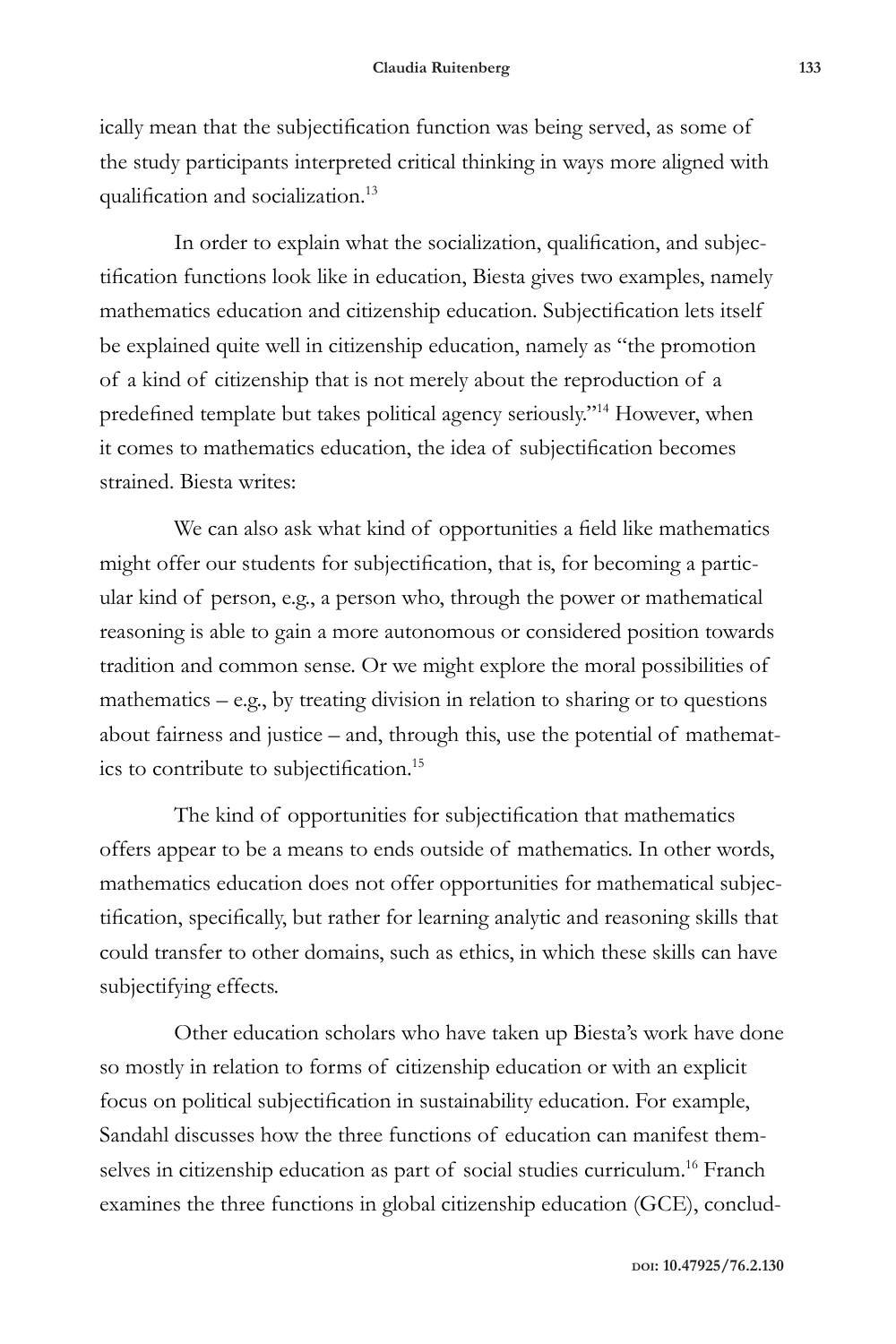ing that "in much of GCE practice, teachers and educators tend to focus on qualification and socialization, thus merging a discourse centered on global competences with one emphasizing cosmopolitan values and 'good global citizenship'."17 Hasslöf and Malmberg analyze how much room for political subjectification is left in education for sustainable development in Sweden.<sup>18</sup> None of these authors discusses the functions in more traditional school subjects such as mathematics, natural sciences, or language and literature.

### A PROPOSAL FOR A CROSS-CURRICULAR UNDERSTANDING OF SUBJECTIFICATION

One of the main reasons that the subjectification function does not become clearer when understood in relation to traditional school subjects is that many of these were designed primarily as areas of knowledge and skill. Such areas of knowledge and skill map most clearly onto the qualification function. Biesta acknowledges this when he writes that a subject such as mathematics "clearly is about the acquisition of knowledge, skills and understanding."<sup>19</sup> The socialization function can be fulfilled by explicit curricular elements, such as "circle time" in early childhood education or the recent introduction of "self-efficacy" lessons in a Canadian secondary school, but also happens outside or across explicit curriculum, for example through particular pedagogical approaches or a broader school ethos.<sup>20</sup> In addition, there is a socializing aspect to being introduced, via school curriculum, to what a given society considers "common knowledge" for its members (for example, the accepted spelling of the official language(s)). The subjectification function is, by definition, what exceeds the categories of curriculum subjects and pre-designed types of socialization, as "it is precisely not about the insertion of 'newcomers' into existing orders, but about ways of being that hint at independence from such orders; ways of being in which the individual is not simply a 'specimen' of a more encompassing order."<sup>21</sup> The idea that students can come into the world as unique subjects does not mean that they are somehow no longer affected by the influences of socialization and qualification, but rather that they transcend or resist these influences to emerge as agentic and unique subjects.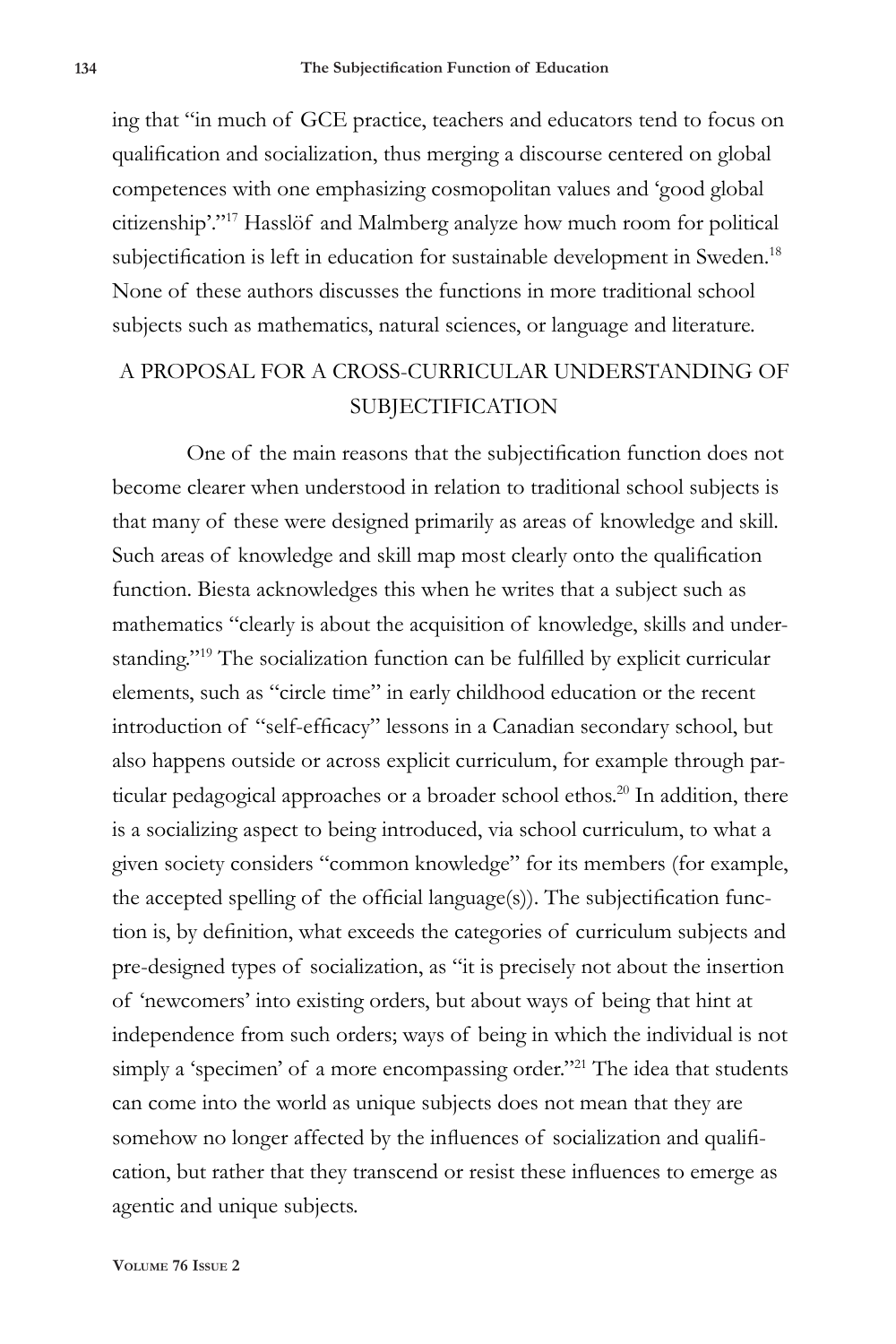I propose that it is helpful to understand subjectification in six basic ways in which people relate to the world.<sup>22</sup> These types of relation to the world sometimes involve particular subject areas but, more typically, cut across multiple subjects. The educational functions of qualification and socialization can also be understood in these types of relation, and in what follows I will give brief examples of all three functions. The six ways of relating to the world are, themselves, interrelated; their separation in the model below serves the purpose of interpreting and clarifying the subjectification function of education.

> •**Epistemic** relations to the world: these involve what people can know about the world, and how they can come to know it. This type of relation receives extensive attention in education and cuts across many knowledge-focused subjects, including natural sciences, social sciences, mathematics, and literature. Schools serve the function of epistemic qualification if students acquire the knowledge that prepares them for further education and the world of work, such as literacy and numeracy. Fricker defines epistemic socialization quite specifically, as "a social training of the interpretative and affective attitudes in play when we are told things by other people."23 In other words, through epistemic socialization students learn to be more skeptical of some people's claims than of the claims of others, depending on the social location of the knower. I would broaden the idea of epistemic socialization to include the social training not only in what knowers lend most credence to, but also in ideas of what knowledge is of most worth and what kinds of methods are most respected in arriving at that knowledge. Epistemic subjectification happens when the student can be a knowing subject, reach judgements about the relative importance of the knowledge they have been taught, question why they have not been taught certain knowledge, and critically assess their epistemic socialization.

•**Ethical** relations to the world: these involve how people ought to treat and respond to the world and others in it. A common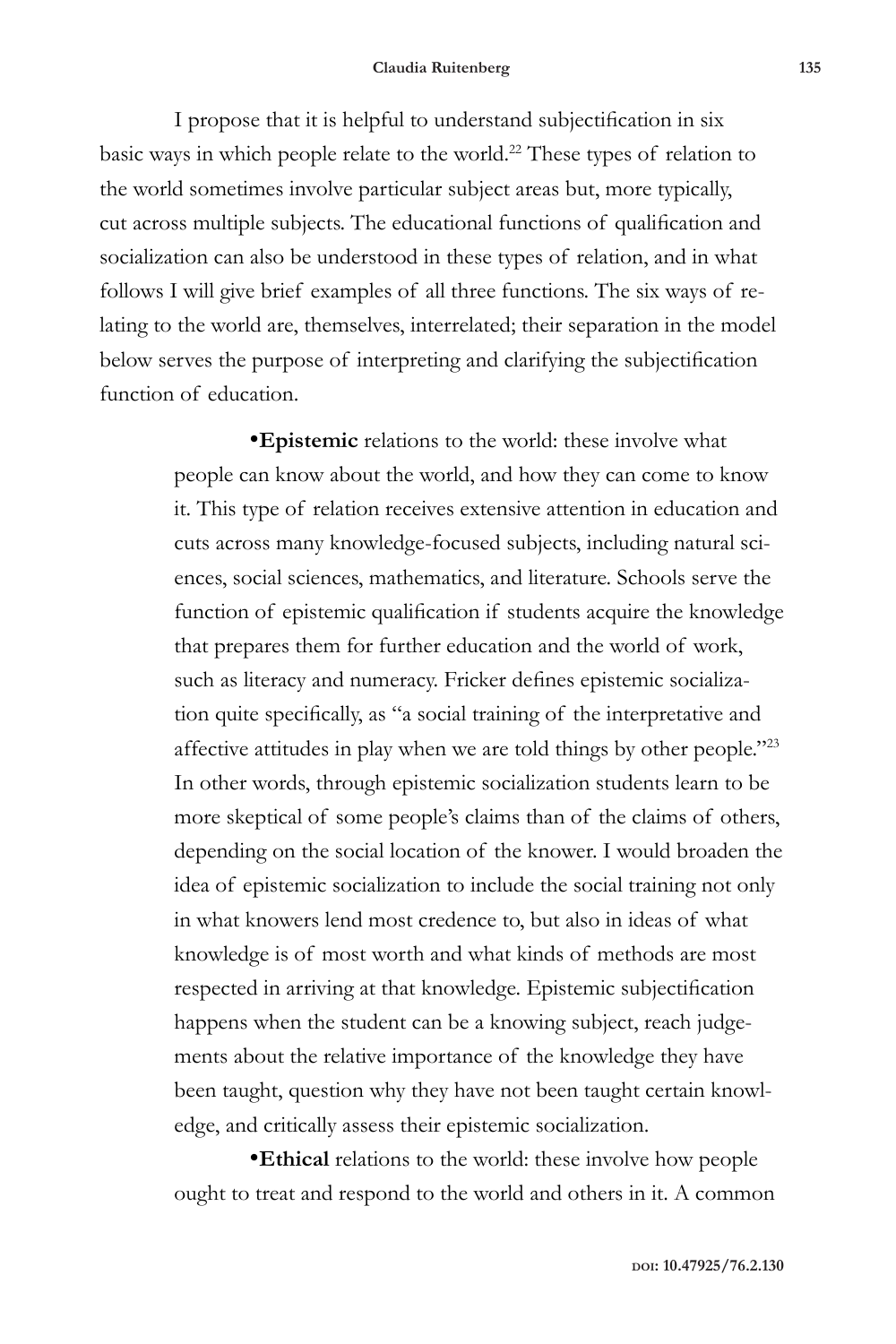form of ethical qualification is the teaching of moral reasoning, whether in general or within a particular professional context. The qualifying function is evident in the expectation that students can demonstrate that they can identify the relevant values or considerations and provide good reasoning for their ethical decisions (think of, for instance, the principles of biomedical ethics for medical students). Socialization in ethical relations involves the teaching of what a given society or community sees as "proper" morality. For example, some students are socialized to approve of eating non-human animals, whereas others are socialized into rejecting this. For ethical subjectification, the student needs to be able to come into the world as a unique moral subject. One way of interpreting this is through Levinas's conception of subjectivity as an "I" who is posited not only "straightaway for-the-other" but also "as the only one who is ready to respond and to bear this responsibility."24 I will return to this point in the conclusion section.

•**Political** relations to the world: these involve how we organize society through power and collective decision-making. Political qualification involves the teaching of knowledge and skills that are considered necessary for citizenship and running for office. It includes knowledge of political systems and skills for different political processes ranging from consensus-building to the organization of political protests. Political socialization is the cultivation of positive attitudes toward particular kinds of political systems, and the skills considered important in these systems. For example, some students are socialized into socialist, one-party regimes, whereas others are socialized into more democratic ones. Proponents of a deliberative conception of democracy may stress the importance of students becoming comfortable in their schools with the kinds of interactions and forms of decision-making they will need as citizens later. Within this deliberative frame, for example, Englund writes:

At the societal level and in a long-term perspective of a living and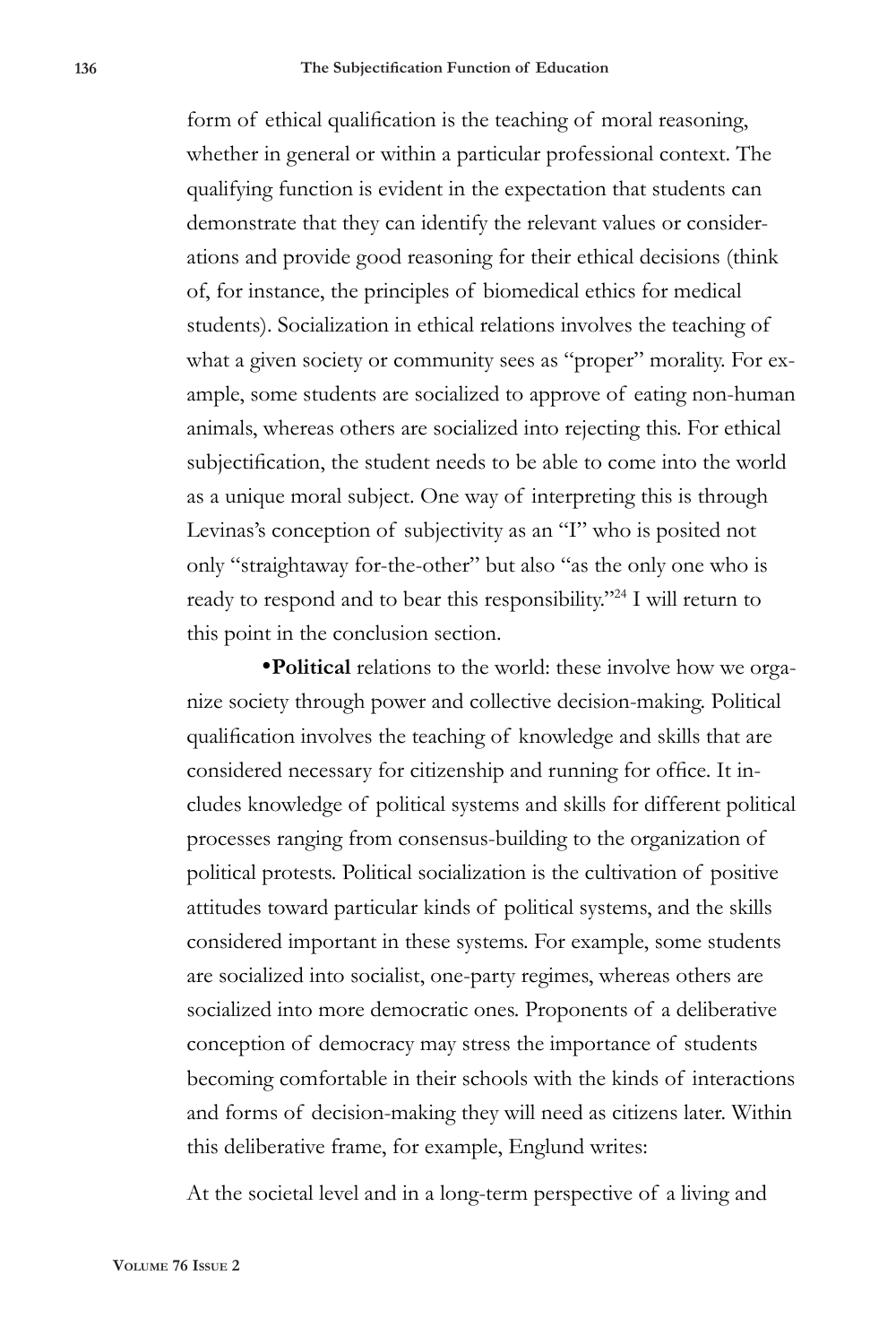sustainable democracy, it is fundamental that the socializing institutions of society, such as schools, create dispositions for public deliberation over important moral and political questions, and as far as developing a deliberative attitude and competence is concerned, citizenship literacy may be seen as a predisposition.<sup>25</sup>

Political subjectification happens when students come to conceive of themselves as political beings and actors beyond their political qualification and socialization. Depending on one's conception of politics, political subjectification can be understood more broadly—e.g., in Arendt's sense as the disclosure through speech of one's uniqueness in a space of plurality—or more narrowly—e.g., in Rancière's sense as the coming into being of a political subject who names a disagreement with a form of inequality in society.<sup>26</sup> I will discuss this in more detail in the conclusion section.

> •**Technical** relations to the world: these involve what we can make and build in and of the world. Technical qualification is, of course, easiest to see in designated types of vocational education and further technical education programs. Whether a plumbing apprentice or a chemical engineering student, technical qualification involves ensuring, sometimes via licensure or certification, that the student has the requisite knowledge and skill to carry out a particular (range of) technical task(s). Students are also socialized into particular socially accepted and expected technical relations to the world. For example, depending on the social context, it might be expected that every child learns, minimally, how to sharpen their own axe, build a shelter, or sew on a button. Technical subjectification refers to students' coming into the world as particular kinds of "making subjects." This means that making certain things in certain ways, as well as a relation to the materials involved in this making (e.g., wood for the carpenter, soil for the farmer), become a part of their subjectivity.

•**Physical** relations to the world: these involve people's direct, corporeal ways of relating to the world, including how their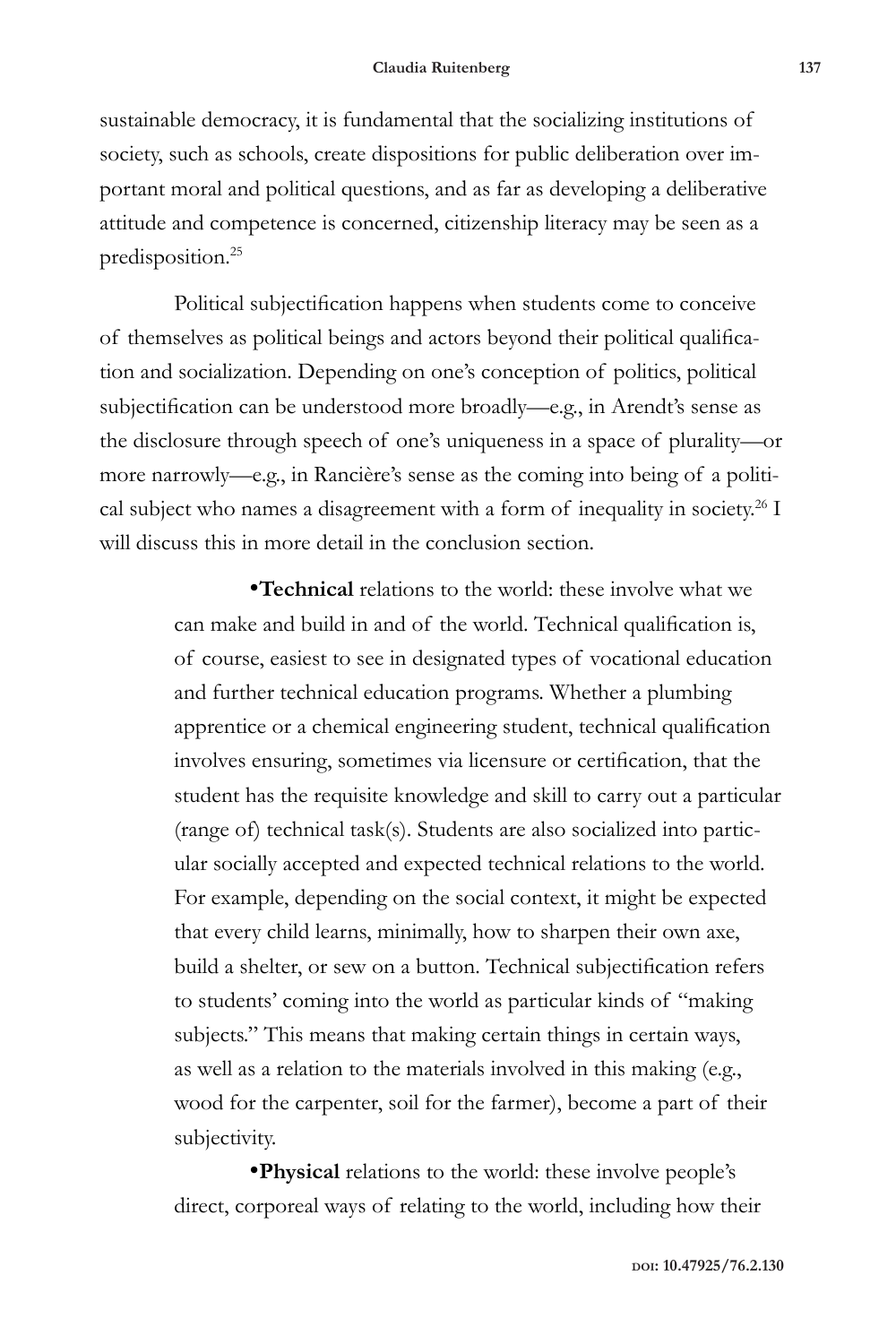bodies move and what they eat. Physical qualification is the educational function of teaching knowledge and skills required for physical safety and wellbeing, whether in general or in the context of particular jobs or tasks. For example, students may be taught why they should apply sunscreen to prevent sunburn, or what to do when they cut their finger. In the subject of physical education, students may be taught techniques for running faster or throwing an object further. Physical socialization involves learning how to fit one's body into a given society's expectations, including where it is appropriate to move in certain ways, where it is acceptable to carry out certain bodily functions, and what are considered "normal" food items. Physical subjectification means that the student gains independence in how they move their body and relate physically to the world. It is not a corporeal rebellion for the sake of rebellion, such as when young children take off their clothes in public just to test adults' rules; rather, it is a considered independence, within the constraints of the body's abilities. For example, a young woman who has been socialized into sitting with her legs crossed, speaking quietly, and generally taking up little physical space may decide that is not how she wants to be in the world. A deaf student who has learned to hide his deafness by perfecting his lip-reading may choose to sign freely.

•**Aesthetic** relations to the world: these involve people's sensory perceptions of the world, especially as these pertain to experiences of beauty and pleasure. Aesthetic qualification can be understood as students learning both the knowledge and skills of visual art, music, literature, and so forth. Learning to play a musical instrument and learning to distinguish impressionist from expressionist paintings are both examples of aesthetic qualification. Aesthetic socialization refers to the inculcation of "good taste," meaning the aesthetic preferences considered desirable within a given society or, more commonly, within particular social classes or ethnic groups. Coming into the world as an aesthetic subject involves an emancipation from the learned conventions of what is beautiful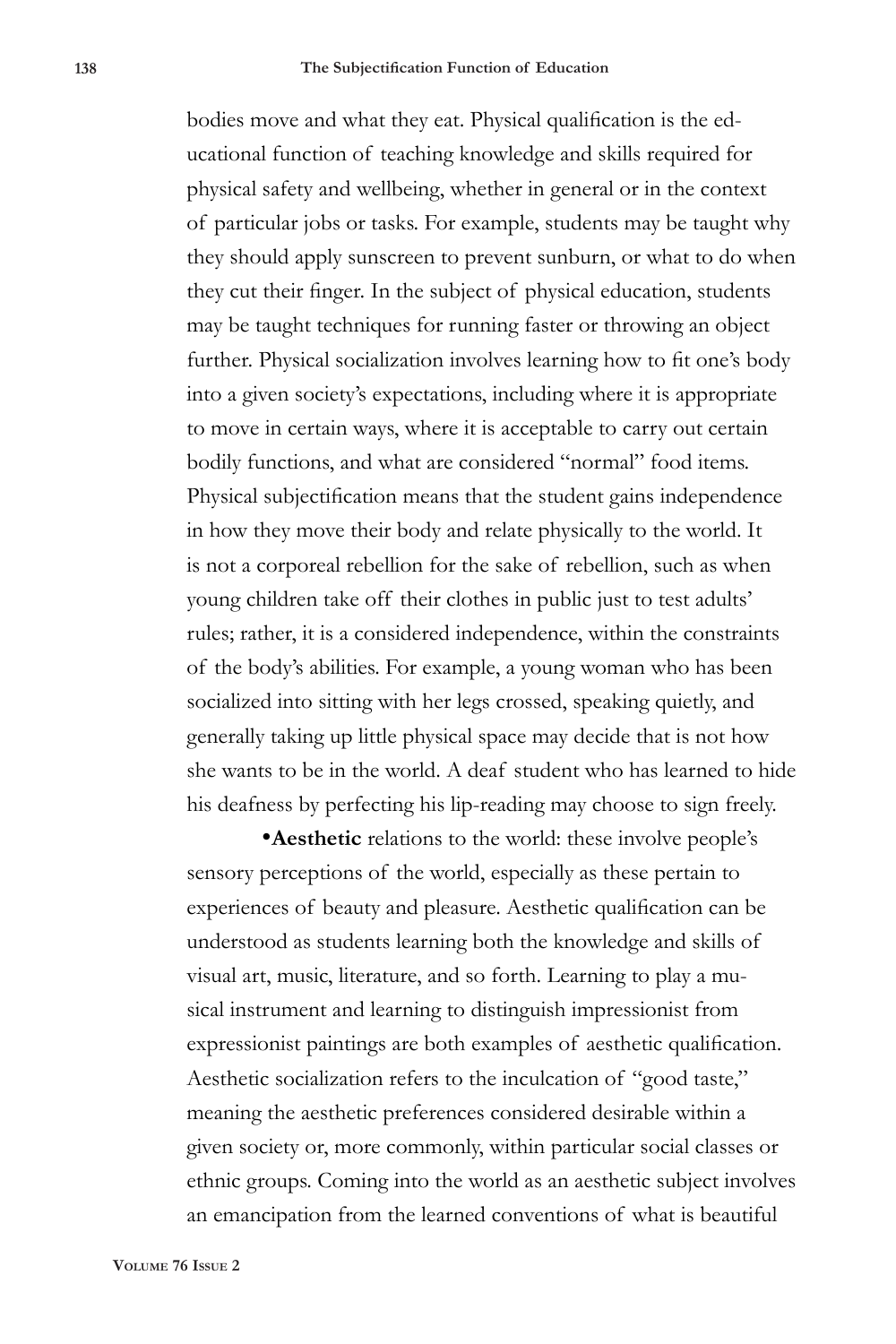and an agency in making aesthetic judgements. For some, aesthetic subjectification will happen and manifest itself in their own practice as artists.

Just as qualification, socialization, and subjectification are interrelated functions, the ways of relating to the world are not discrete. Both are models meant to sharpen our thinking about the purposes of education. Through the framework of different ways of relating to the world, it is clearer, for example, why citizenship education provides clear and helpful examples of subjectification, whereas Biesta's examples from mathematics education are less obvious and more removed from mathematics itself. Citizenship education is the main and most explicit subject area that concerns itself with students' political relations to the world. Mathematics education, by contrast, is only one of several subjects that concern themselves primarily with students' epistemic relations to the world. Although we can understand "epistemic subjectification" in this cross-curricular way, it is more challenging, and perhaps even forced, to try to understand "mathematical subjectification" or other subject-specific forms within this broader epistemic way of relating to the world.

#### **CONCLUSION**

The impetus for the argument I have presented is twofold: first, an agreement with Biesta that the subjectification function of education is important; second, an observation that it can be challenging to imagine what subjectification can look like in educational practice if the concept is interpreted within traditional subject areas. I have argued that understanding the functions of education in six ways of relating to the world (epistemic, ethical, political, technical, physical, and aesthetic) allows especially the subjectification function to be understood as providing students with opportunities to come into the world as unique epistemic subjects, ethical subjects, political subjects, and so forth.

While I believe the framework above is helpful to teachers for under-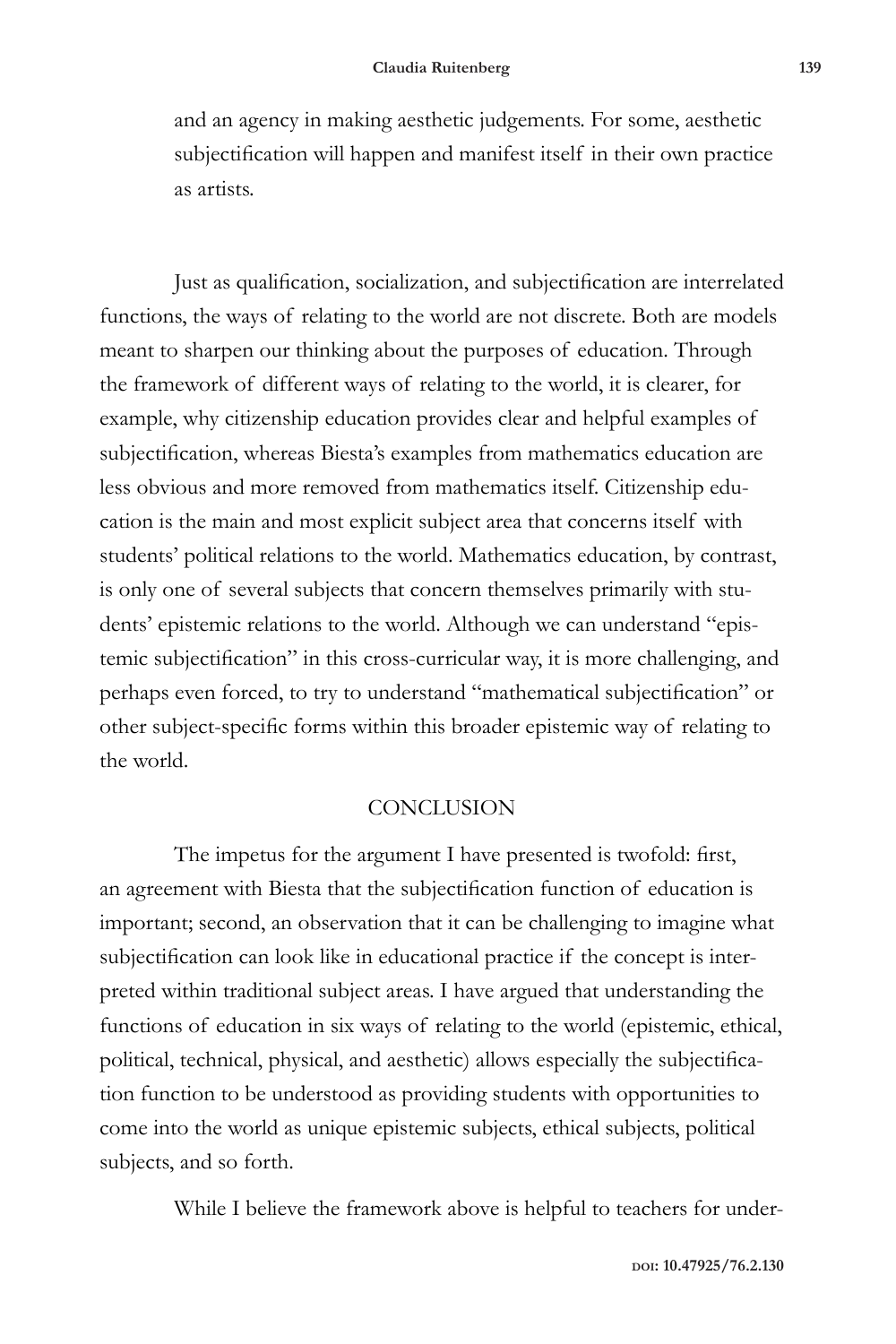standing subjectification, this is an empirical claim yet to be tested in practice. Regardless of the outcome of such empirical study, I believe the six ways of relating to the world contribute to the scholarship on subjectification, because they enable a better understanding of the various conceptual traces that intersect in this concept. What I mean by this is that "subjectification" can be interpreted along multiple philosophical lineages, including the work of Levinas and Rancière, whom I have mentioned, as well as that of Arendt. In his body of work, Biesta has made use of work by all three of these scholars, but he does not mention any of them in the 2009 article in which he introduces the three functions of education. Elsewhere, I have analyzed how Biesta's arguments for or about subjectification variously connect the concept to Levinas's, Arendt's, or Rancière's work. I argue that, while the various conceptions of subjectification cannot be conflated, they are not necessarily incompatible as educational aims.27

Looking at the six ways of relating to the world, it becomes clear that "subjectification" in the Rancièrean sense is relevant in political relations to the world. Rancière defines subjectification as "the production through a series of actions of a body and a capacity for enunciation not previously identifiable within a given field of experience, whose identification is thus part of the reconfiguration of the field of experience."<sup>28</sup> What this means is that subjectification happens when a person disidentifies from a role or position in an existing social order, and re-identifies in a way that names a disagreement with that social order. Disidentifying from the role of "woman" and re-identifying as "feminist" is an example of such political subjectification.

By contrast, "subjectification" in the Levinasian sense is relevant in ethical relations to the world. For Levinas, one does not become a subject until one responds to the Other's call or demand. Subjectification in the sense of a unique human subject coming into the world thus takes on a specifically ethical meaning: "Levinas focuses on the characteristics of situations in which it matters that I am I, and not someone else."<sup>29</sup> These are situations in which it matters that I, and not someone else, am responding to the call or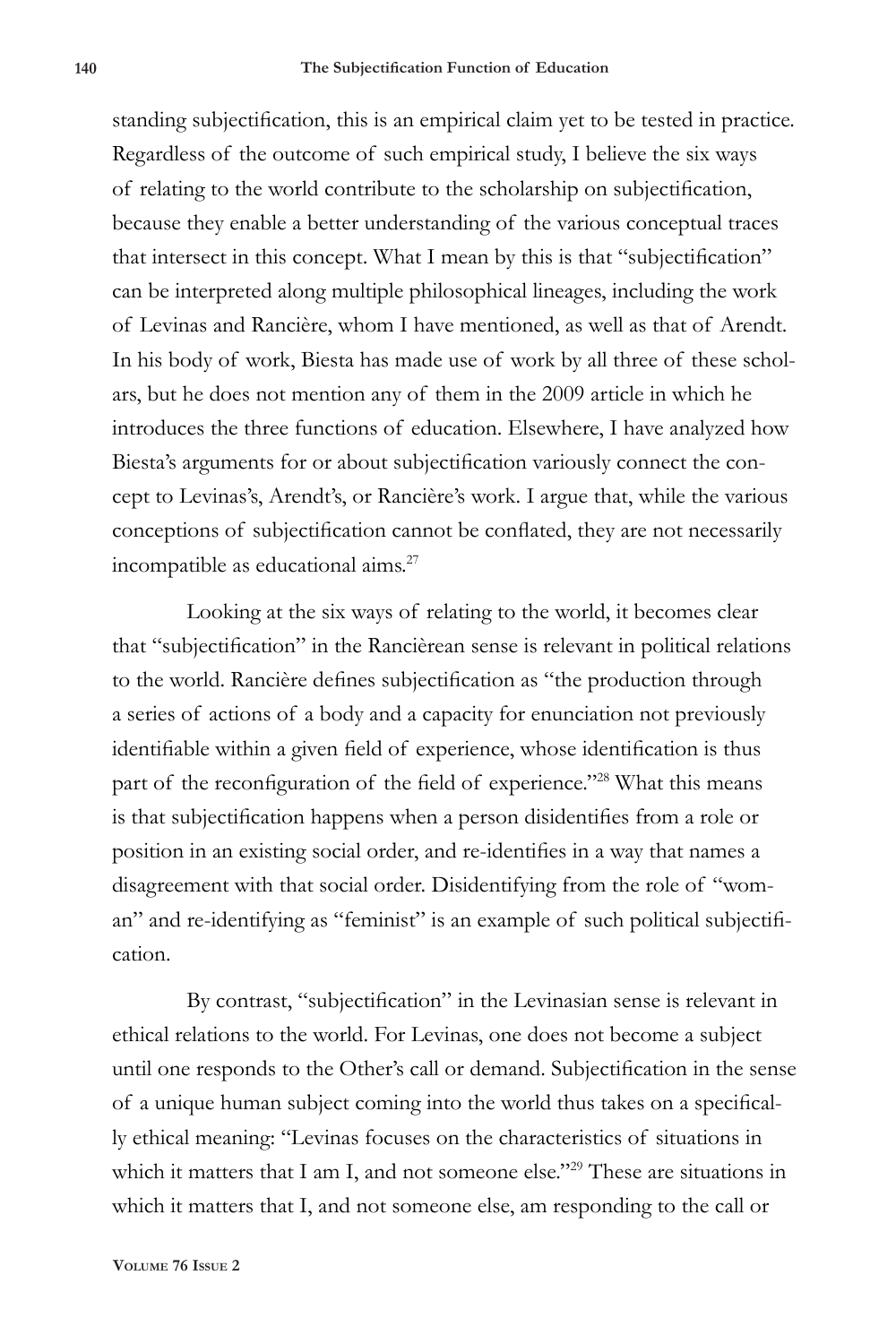demand of the Other.

Finally, Arendt's work can be used to understand both political subjectification, specifically, and subjectification across the ways of relating to the world, more broadly. Biesta writes that Arendt's work is "helpful for developing the idea of 'coming into presence'."30 Arendt stresses the idea of natality, which refers to "the new beginning inherent in birth" which "can make itself felt in the world only because the newcomer possesses the capacity of beginning something anew, that is, of acting."<sup>31</sup> Biesta comments that the concept of subjectification combines the idea that an agentic subject can take initiative in the world, and the idea that this subject will subsequently be subjected to the world's response to that initiative: "Although it is true that we reveal our 'distinct uniqueness' through what we say and do, everything depends on how others will take up our initiatives."32

While Arendt emphasizes action as the range of activities par excellence in which natality manifests itself, she acknowledges that the reproductive activities of labor and the productive activities of work also offer opportunities for natality to make itself felt in the world. My descriptions of subjectification in the various ways of relating to the world illustrate that, "in this sense of initiative, an element of action, and therefore of natality, is inherent in all human activities."33 Understood in the sense of natality, subjectification thus has a more general and encompassing sense and may involve all six ways of relating to the world.

While I agree that education serves, and should serve, the purpose of subjectification, the question I will end with is whether education should fulfil the subjectifying function in all ways for all students. My sense—one that I cannot investigate fully in this paper—is that this would likely be too much to ask. Depending on the educational context and the student's abilities, I imagine it could be acceptable if a student does not experience some form(s) of subjectification as long as they experience others. For example, in K-12 schooling, it may be acceptable that a student does not experience technical subjectification as long as they experience epistemic subjectification. Aesthetic subjectification could be of prime importance at an art academy or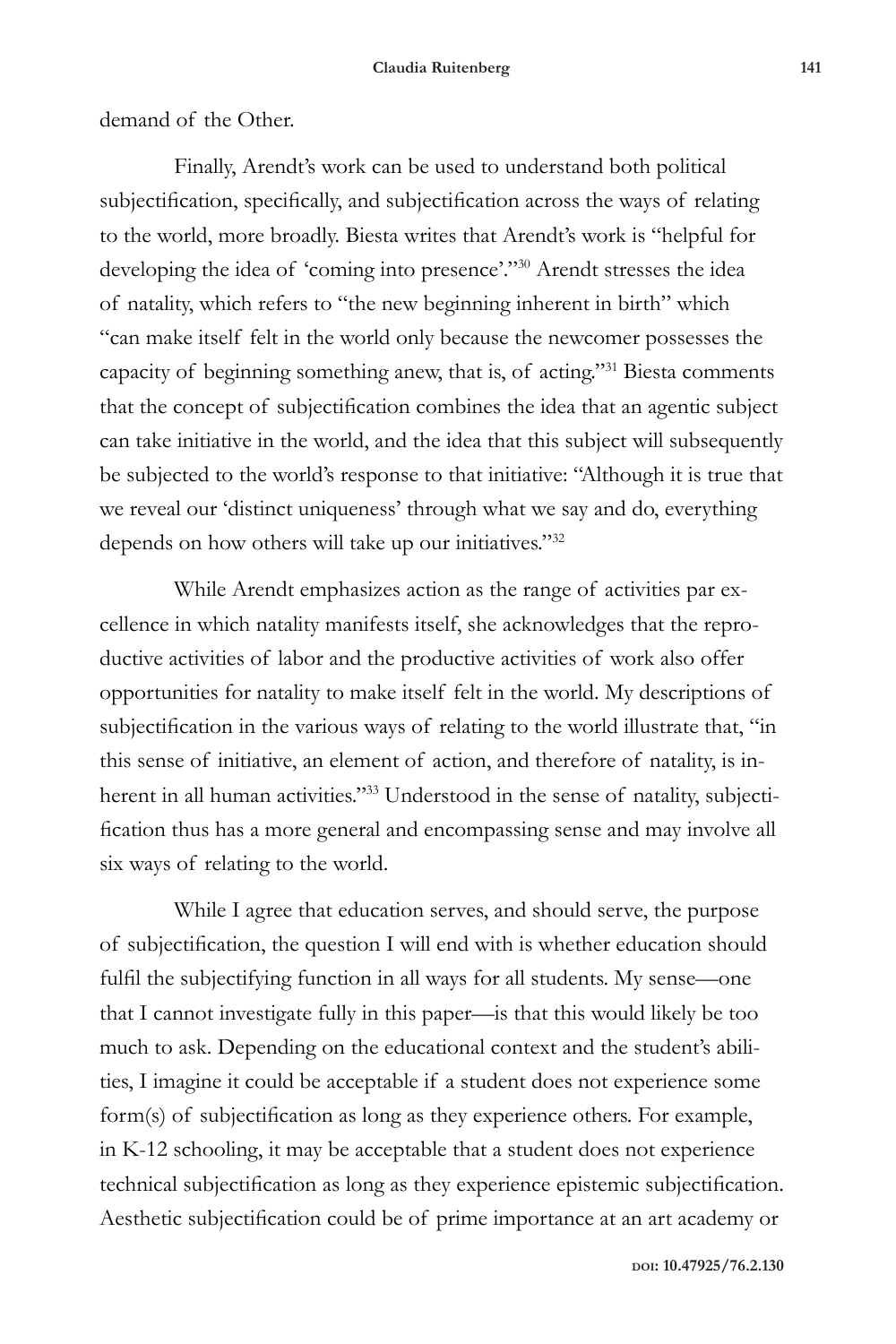music conservatory but not in K-12 schooling. All students must have opportunities for subjectification in at least some ways of relating to the world. The interpretive framework I have proposed of ways of relating to the world enables a more focused discussion of what kinds of subjectification matter in different kinds of education and for different kinds of students. I look forward to such focused discussions with teachers to gain further insight into how a better understanding of subjectification might affect their teaching practice.

1 Gert Biesta, "Good Education in an Age of Measurement: On the Need to Reconnect with the Question of Purpose in Education," Educational Assessment, Evaluation and Accountability 21, no. 1 (2009): 39.

2 Onderwijsraad, Sturen van Vernieuwende Onderwijspraktijken [Directing Innovative Educational Practices], The Hague: Onderwijsraad (2007), 16. All translations from this document are mine.

3 Onderwijsraad, 16.

4 Onderwijsraad, 16-17.

5 Onderwijsraad, 17.

6 Biesta, "Good Education," 39-40.

7 Biest, 40.

8 Biesta, 40.

9 Biesta, 41.

10 Claudia Ruitenberg, Unlocking the World: Education in an Ethic of Hospitality (Boulder: Paradigm, 2015), 4. It should be noted that there is translational slippage between the Dutch onderwijs, which refers to school-based education, and the English "education."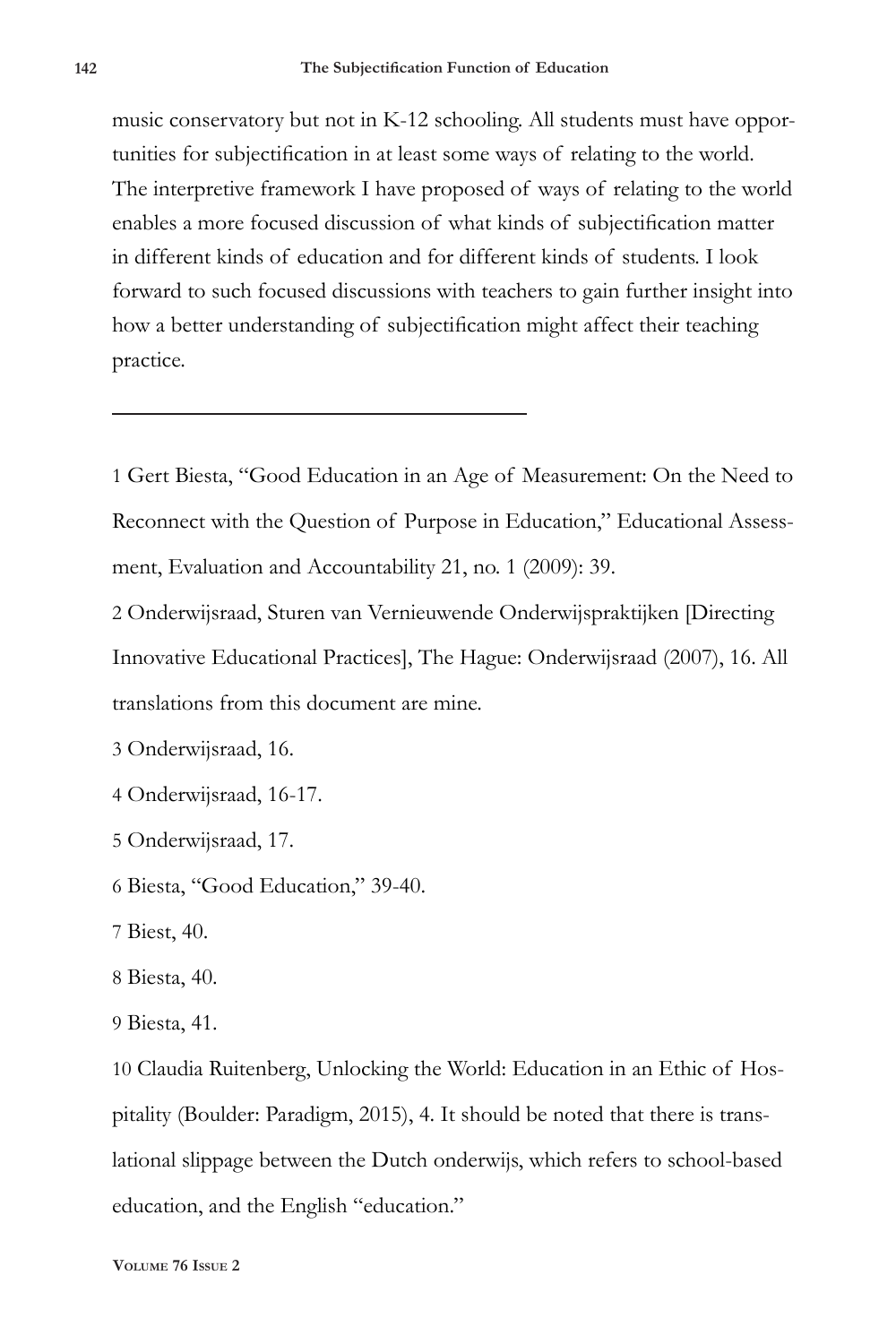11 Jeroen van Waveren, Burgerschapsonderwijs en de Leerkracht Binnen het Speelveld van Pedagogiek en Politiek [Citizenship Education and the Teacher on the Playing Field of Education and Politics] (doctoral dissertation, Utrecht, the Netherlands: University of Humanistic Studies, 2020), 170. 12 Yuka Nakai, Takashi Yonezawa, and Heidi Biseth, "Teacher Education as a High-Quality Learning Environment," Bulletin of the Graduate School of Education, Hiroshima University, Part I, no. 65 (2016): 15-24. 13 Helen Hasslöf and Claes Malmberg, "Critical Thinking as Room for Subjectification in Education for Sustainable Development," Environmental Education Research 21, no. 2 (2015): 253.

14 Biesta, "Good Education," 42.

15 Biesta, 43.

16 Johan Sandahl, "Social Studies as Socialisation, Qualification and Subjectification," (paper presented at the European Consortium for Political Research, Montreal, August 2015), http://www.diva-portal.org/smash/get/ diva2:1163270/FULLTEXT01.pdf.

17 Sara Franch, "Global Citizenship Education Between Qualification, Socialization, and Subjectification," in The Palgrave Handbook of Citizenship and Education, ed. A. Peters (Cham, Switzerland: Springer, 2019), 12. 18 Hasslöf and Malmberg, "Critical Thinking."

19 Biesta, "Good Education," 43.

20 See, for example, Lena Rubinstein Reich, "Circle Time in Preschool: An Analysis of Educational Praxis," European Early Childhood Education Research Journal 2, no. 1 (1994): 51-59; Shauna Tominey and Megan McClelland, "Red Light, Purple Light: Findings From a Randomized Trial Using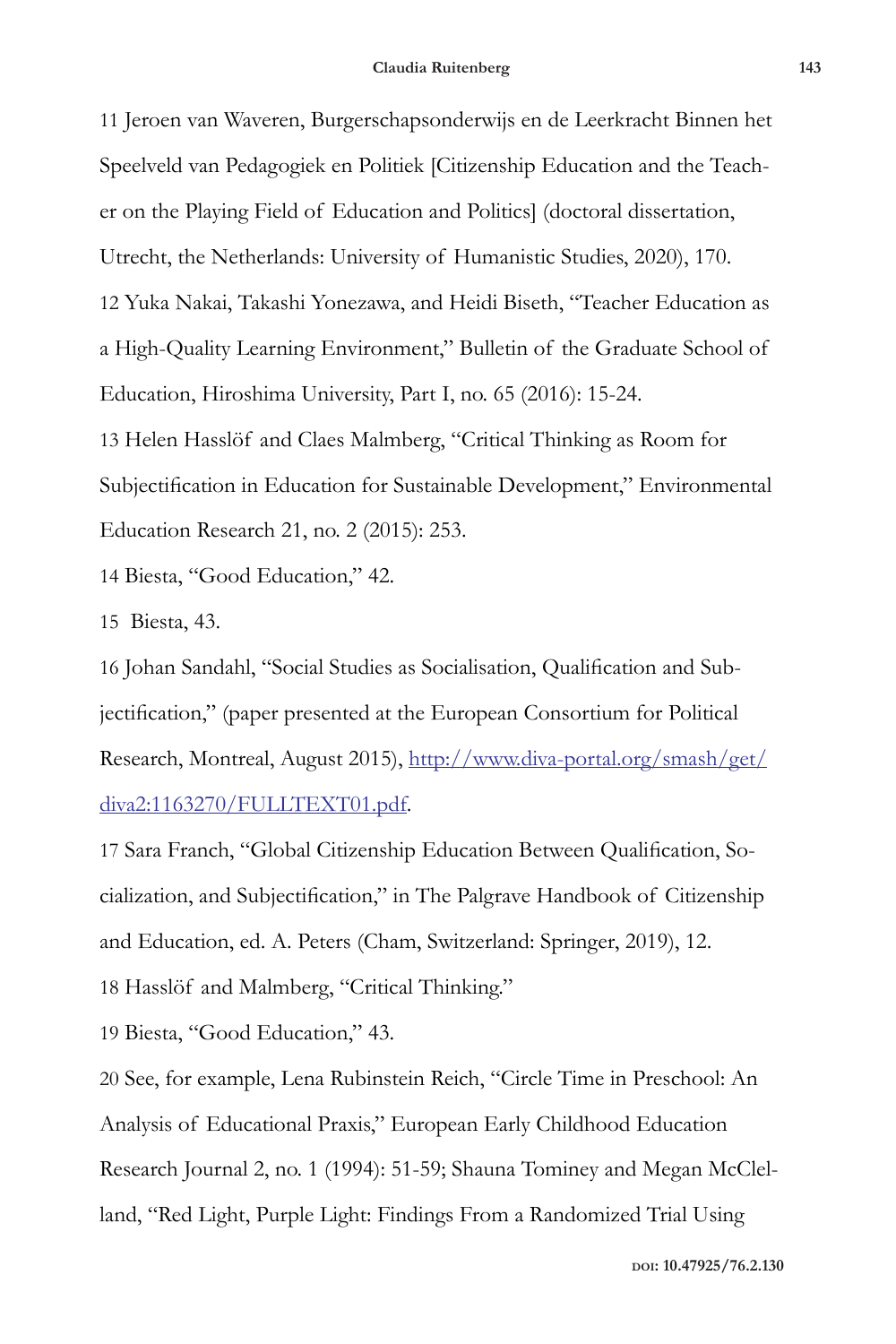Circle Time Games to Improve Behavioral Self-Regulation in Preschool," Early Education and Development 22, no. 3 (2011): 489-519; Jesse Johnston, "Why Mental-Health Teaching Starts in Kindergarten at This B.C. School," CBC News, October 25, 2019, https://www.cbc.ca/news/canada/british-columbia/north-vancouver-school-district-program-1.5334828.

21 Biesta, "Good Education," 40.

22 While I believe these six types of relations are important and illustrate subjectification well, I do not claim this list is exhaustive. For example, some may want to add spiritual or religious ways of relating to the world to the framework.

23 Miranda Fricker, "Epistemic Injustice and a Role for Virtue in the Politics of Knowing," Metaphilosophy 34, no. 1/2 (2003): 161.

24 Emmanuel Levinas, "Being-for-the-Other," in Is It Righteous To Be? Interviews with Emmanuel Levinas, ed. Jill Robbins (Stanford: Stanford University Press, 2001), 117.

25 Tomas Englund, "The Potential of Education for Creating Mutual Trust: Schools as Sites for Deliberation," Educational Philosophy and Theory 43, no. 3 (2011): 241.

26 Hannah Arendt, The Human Condition, 2nd ed. (Chicago: University of Chicago Press: 1998), 175ff; Jacques Rancière, Disagreement: Politics and Philosophy, trans. Julie Rose (Minneapolis: University of Minnesota Press, 1999), e.g., 13.

27 Claudia Ruitenberg, "The Double Subjectification Function of Education: Reconsidering Hospitality and Democracy," in Education and the Political: New Theoretical Articulations, ed. Tomasz Szkudlarek (Rotterdam: Sense,